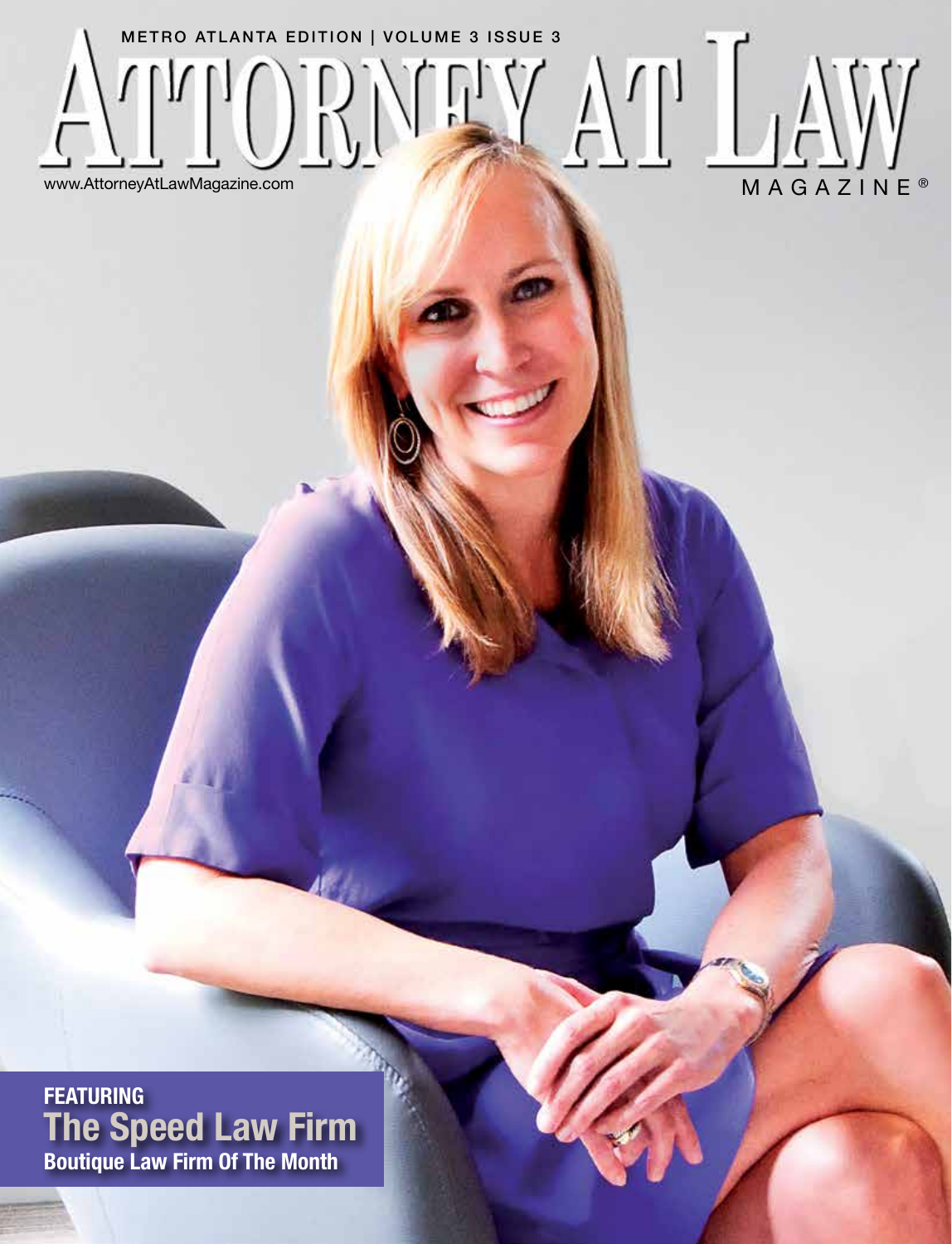# BOUTIQUE LAW FIRM *of the* MONTH

# *the* SPEED LAW*firm* T<br>
The professional linguity and medical malpractice cases, Speed has not only been recognized for her<br>
experience litigating complicated personal injury and medical<br>
malpractice cases, Speed has not only been recognized f

## Uncovering the Answers to Medical Mistakes

an Jaben-Eilon

aurie W. Speed was 8 years old when she learned an essential life lesson that set her on course to become an attorney. A swimmer since age two, she started excelling six years later. "I started swimming really well and gained confidence," she recalls. "I learned that if you practice at something, you will get good at it. This helped in school and in my emotional growth."

It's also helped her professionally. After 14 years of

aurie W. Speed was 8 years old when she learned<br>an essential life lesson that set her on course to malpractice cases, Speed has not only been recognized for her<br>become an attorney. A swimmer since age two, swimming abiliti malpractice cases, Speed has not only been recognized for her swimming abilities – winning awards and scholarships that took her to Emory University and Emory Law School – she's repeatedly received accolades for her work.

> Most recently she was elected to serve as an executive officer of the Georgia Trial Lawyers Association, after co-chairing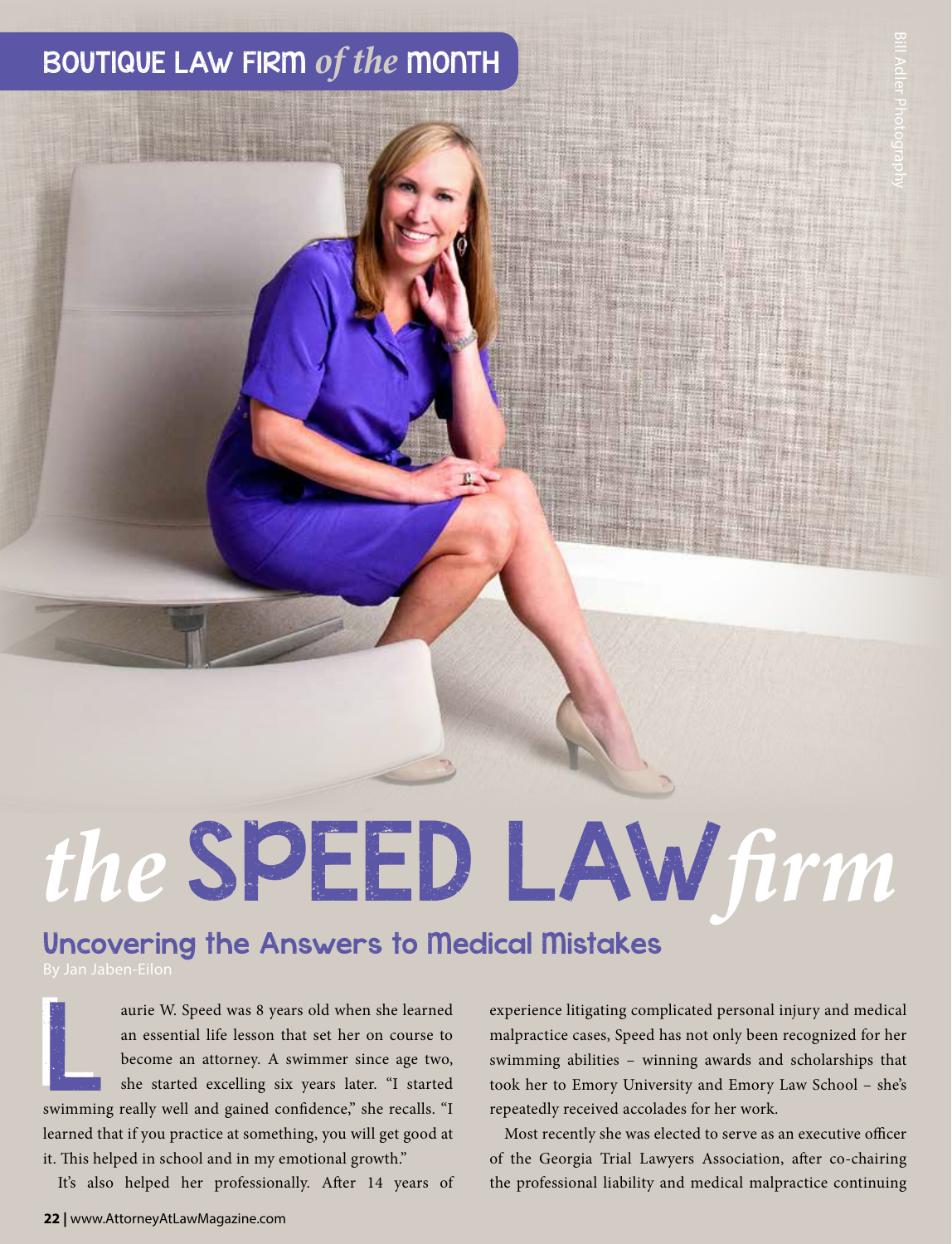education courses for two years. She has been selected as a Georgia Super Lawyer and previously as a Georgia Rising Star by Atlanta Law & Politics for eight years in a row. On top of that, she was selected by her peers as one of Georgia Trend's Legal Elite for the past seven years. Last year, she received the Young Alumni Service Award from the College of Arts and Sciences at Emory, where she studied English and women's studies. "Colleagues say the proof is in the pudding – that you must win in trial – but respect from my peers is also important," she acknowledges.

Swimming, however, was not the only experience from Speed's Tennessee childhood that factored into her professional choices and success. When she was in the ninth grade, her father, an attorney, was the victim of medical malpractice. He had gone undiagnosed with encephalitis for too long. When he had seizures, he was strapped down, which permanently disabled his shoulders. He sued and won, but since his clients were doctors and doctors are a tightknit community, his legal career was finished.

CC,

"My parents didn't let me attend the trial, but we were in a small town and people talked and took sides," recalls Speed. "This made me more passionate to help the underdog. It made me tougher and I can better understand what my clients have gone through." Her father encouraged her to become a lawyer, and a litigator. A competitive person, she understands what it means to put everything on the line and take risks.

"This helped me as an athlete and as a trial lawyer. I can handle risks and pressure. I know I may lose and that's OK," Speed says, pointing out that statistics show plaintiffs lose 90 percent of medical malpractice trials because of the high regard our society has for doctors.

Speed explains that she must reject many of the cases that are brought to her, but not because they are frivolous cases. "Something definitely had gone wrong, but it's hard to take a case that is a judgment call. A doctor may have made the wrong decision, but the question is proving negligence," she says. "I explain the burden of proof (that is necessary to win a case). We must prove the doctor is negligent and we must find another doctor to testify against the doctor. The way I've developed my practice is that I read all the medical records, synthesize the case and know whether to hire an expert or not. I may have to tell my potential clients that we don't have a winnable case, but I can help them get answers to what happened with their care and treatment."

 Most people come to her because something has gone wrong medically, and their questions have not been answered.

Indeed, one of the joys in her work is being an advocate for clients. "Clients have had doors closed on them and no one is giving them information and they feel powerless," she says. "I can help them get access. In fact, I've had to threaten doctors with lawsuits just to get a client's medical records." By law, however, those records must be provided to patients within 30 days of their request.

"I tried to stay away from medical malpractice because of my personal history," Speed says," but it ended up being a good fit for me with my clients."

The path that led her to launch her own private practice, The Speed Firm PC, in 2010, was not straight. She began her career

A doctor

may have

made the

*wrong* 

decision, but

the question

is proving

negligence.**"**

at Chambers, Mabry, McClelland & Brooks in Atlanta, defending insurance companies in general tort liability cases. "I was trying cases in my first year," she says.

When a few of the firm's partners left to form Chambers, Aholt & Richard, she was the only associate asked to join them. The focus of the new firm's work was building a plaintiffs' practice. Speed set her target on the nursing home business. "I wrote an article in the Georgia Bar Journal in 2002 about litigating nursing home cases that kick-started my practice," she says. After tort reform in Georgia was passed in 2005, she received even more medical malpractice referrals.

Today, her practice is about 80 percent medical malpractice cases and 20 percent general personal injury cases. "In an ideal world, that would be 50-50. I try about one or

two medical malpractice cases a year, while I can handle many more personal injury cases. Medical malpractice cases take a lot longer to resolve," she says.

While medical malpractice is her specialty, she also enjoys helping her clients navigate the insurance claims process after other personal injuries. Drawing from her insurance defense background, Speed helps victims of auto collisions obtain the money they need to pay medical bills, get the future medical treatment they need, recover lost wages, and moreover, be